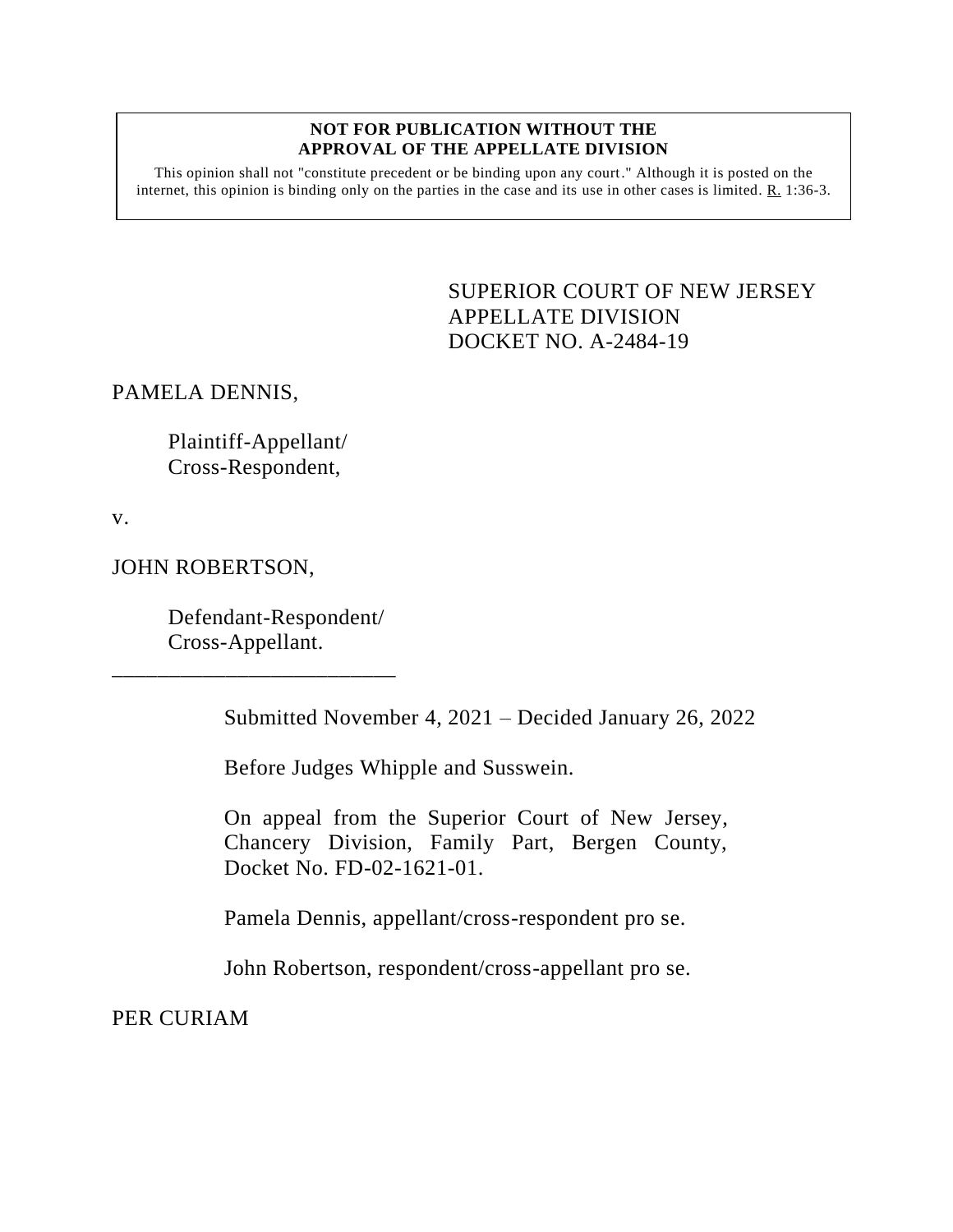This appeal is from a Family Part order dated January 8, 2020. Plaintiff, Pamela Dennis, and defendant, John Robertson, have a child together who was attending college in Boston from Fall 2016 to Spring 2020. In August 2016, a Family Part judge first determined that defendant was responsible for contributing to the child's college costs, then set a percentage of contributions based on the parents' finances and calculated amounts due based on the cost of attending Wheelock College.

Defendant appealed, and in January 2018, we affirmed the requirement that he contribute to college expenses but remanded for recalculations of support and contributions with updated and complete case information statements (CIS) and defendant's correct income. Dennis v. Robertson, No. A-0653-16T2 (App. Div. Jan. 18, 2018). Between August 2016 and our remand, defendant did not fully comply with the August 2016 order. On remand in April 2018, the court recalculated costs and provided a detailed opinion.

At various points of the litigation, defendant was ordered (1) to provide an Amtrak pass or tickets to the child for transportation to and from school and (2) to make lump sum payments to the court or the college. In July 2018, the court ordered the payments to be made through probation. The record does not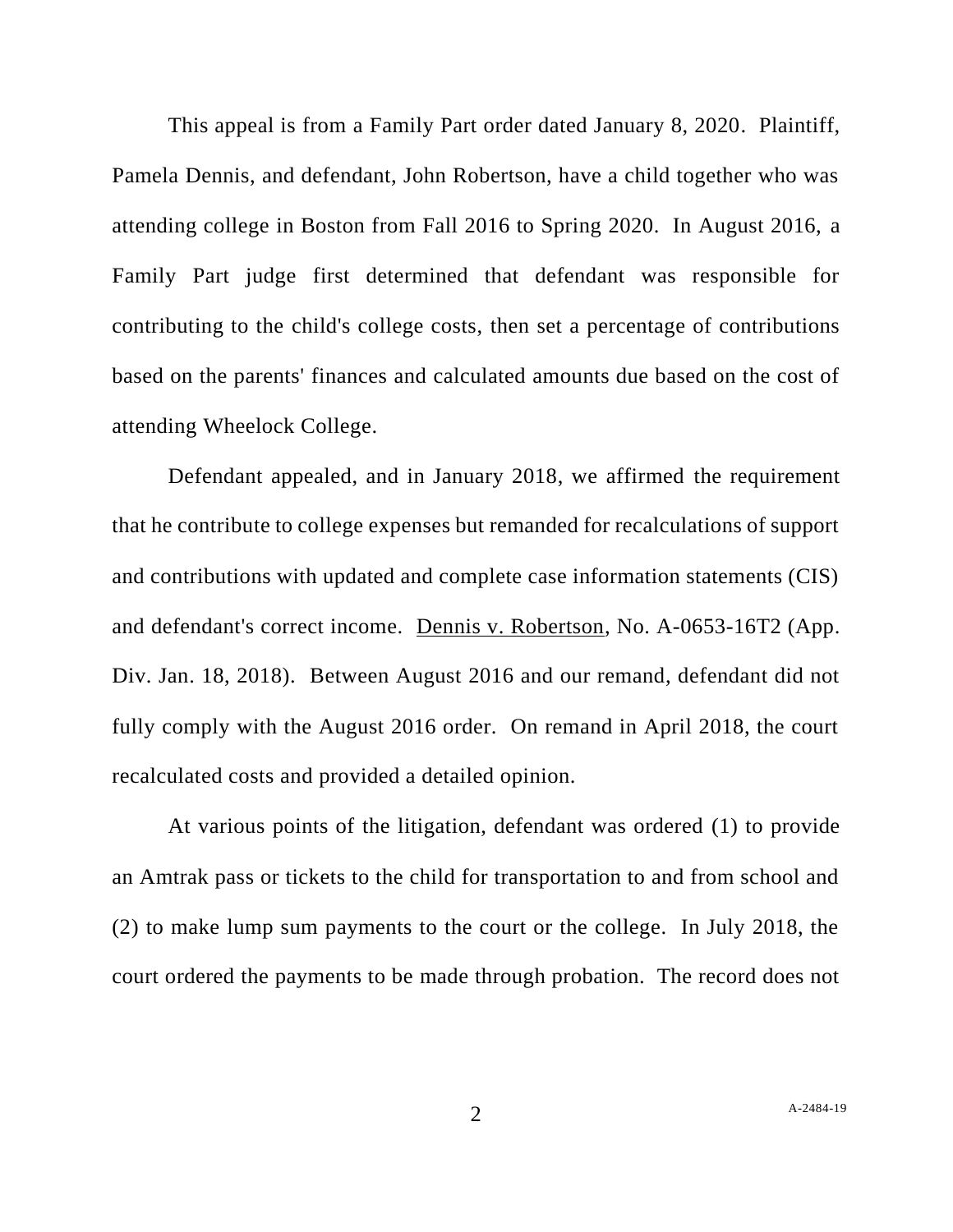show that defendant ever made a lump sum payment to the school or provided an Amtrak pass, ticket, or reimbursements.

Wheelock College and Boston University merged before the child's junior year, so the child had to continue his education at a new school. Plaintiff took out loans to cover the amounts defendant failed to pay to the schools. Plaintiff applied for the court to determine the amount defendant would owe for 2018 – 2019 and 2019 – 2020, the last two years of school, at Boston University.

On January 8, 2020, the Family Part judge found that plaintiff had not made a prima facie showing of defendant's changed circumstances to recalculate the percentages for purposes of calculating contributions or child support. The court increased monthly support amounts, found defendant could not make a lump sum payment, and calculated the last two years of school based on the percentages used in the April 2018 order. The court further ordered defendant to provide a letter from Amtrak requesting documentation for a pass or tickets within two weeks, then plaintiff would have two weeks to provide the documents, and defendant would have another two weeks to produce the pass or tickets.

Plaintiff argues on appeal that the court erred in not finding changed circumstances based on defendant's income and loans. She further asserts that

A[-2484-19](#page-0-0)

3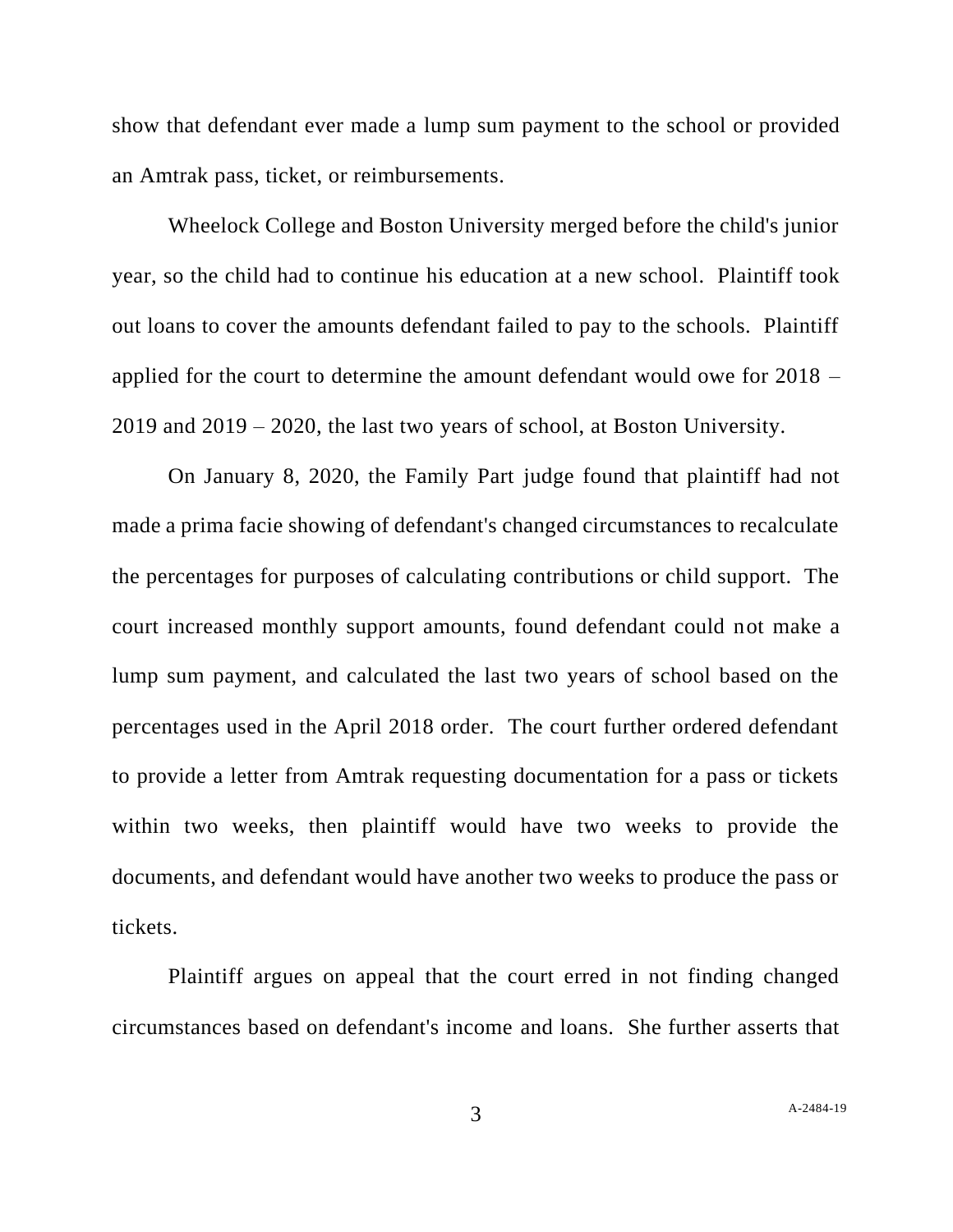the court erred by not ordering lump sum payments or enforcing sanctions. Defendant cross-appeals arguing for the first time that the court miscalculated the child's one-third contribution, which he did not raise with the trial court. Defendant further asserts that the court erred in finding several documents credible to determine costs and financial circumstances, which he had raised below. 1

We reverse the modifications to the support award and remand for further proceedings as we explain within. We will not disturb a trial judge's factual findings when they are "supported by adequate, substantial and credible evidence." Rova Farms Resort v. Invs. Ins. Co. of Am., 65 N.J. 474, 484 (1974). We only "disturb the factual findings and legal conclusions of the trial judge [when] we are convinced that they are so manifestly unsupported by or inconsistent with the competent, relevant and reasonably credible evidence as to offend the interests of justice." Ibid. (quoting Fagliarone v. N. Bergen Twp., 78 N.J Super. 154, 155 (App. Div. 1963)).

Further, we "have a strictly limited standard of review from the factfindings of the Family Part judge," N.J. Div. of Youth & Fam. Servs. v. I.H.C.,

<sup>&</sup>lt;sup>1</sup> Both parties also accuse each other of perjury or lying, but do not ask for relief or brief the issues. Skolodowsky v. Lushis, 417 N.J. Super. 648, 657 (App. Div. 2011) ("An issue not briefed on appeal is deemed waived.").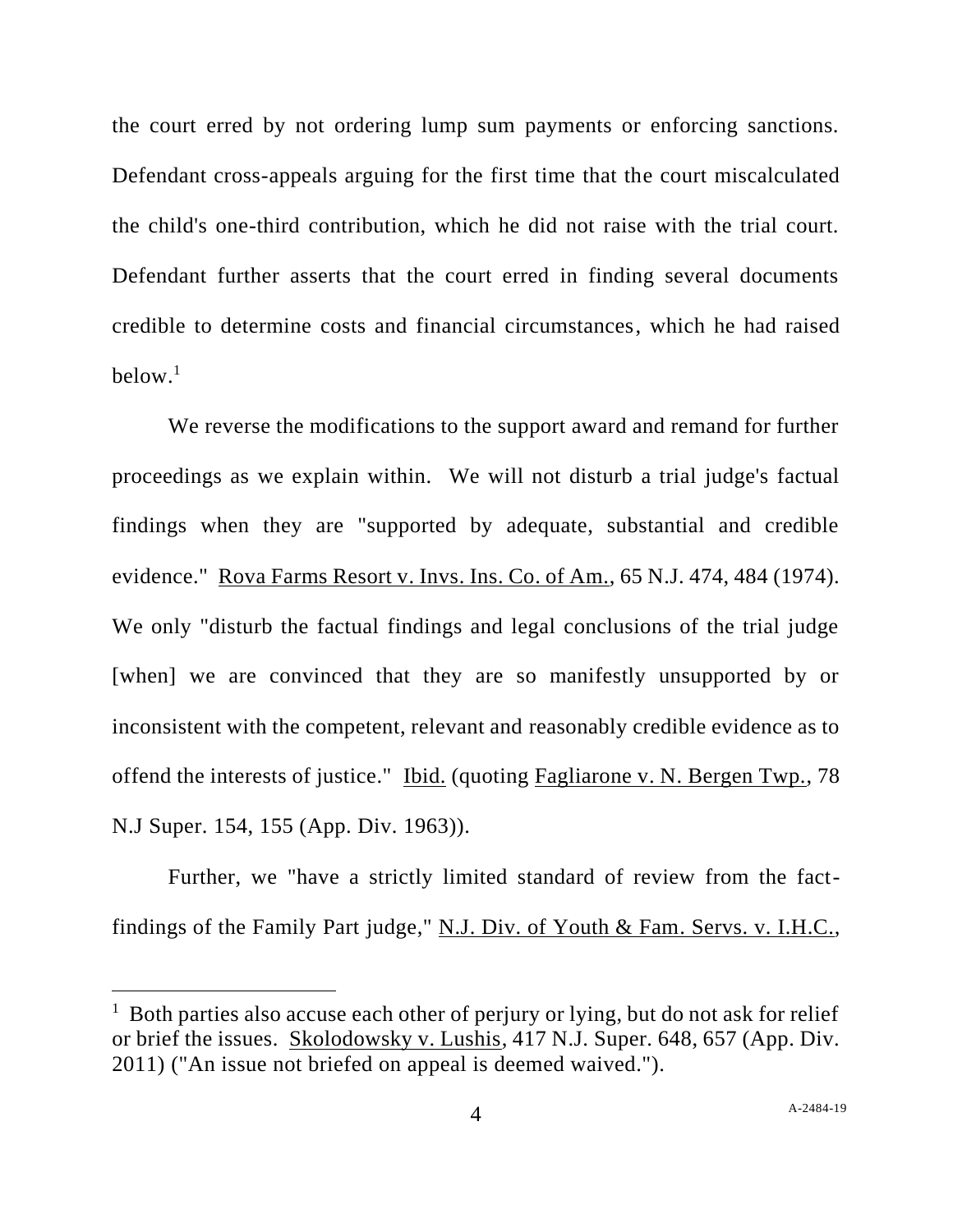415 N.J. Super. 551, 577 (App. Div. 2010), because family courts maintain "special jurisdiction and expertise in family matters," Cesare v. Cesare, 154 N.J. 394, 413 (1998). We expand our scope of review when the "alleged error [is] in the trial judge's evaluation of the underlying facts and the implications to be drawn therefrom," N.J. Div. of Youth & Fam. Servs. v. G.L., 191 N.J. 596, 605 (2007) (quoting In re Guardianship of J.T., 269 N.J. Super. 172, 188 (App. Div. 1993)), but still accord deference to the judge's findings unless the court "went so wide of the mark that [it] was clearly mistaken." Ibid. Finally, we review a trial judge's evidentiary rulings under an abuse of discretion standard. State v. Burns, 192 N.J. 312, 332 (2007).

"Child support and contribution to college expenses are two discrete yet related obligations imposed on parents." Hudson v. Hudson, 315 N.J. Super. 577, 584 (App. Div. 1998). Both parties allege that the college contribution amounts are incorrect because defendant's income was incorrect, as plaintiff asserts, or because the one-third child contribution should not include student loans, as defendant asserts. Plaintiff does not argue that defendant needed to pay more in child support, only that the arrears could be higher monthly, weekly, or in lump sums to meet the college contributions and reimburse transportation costs.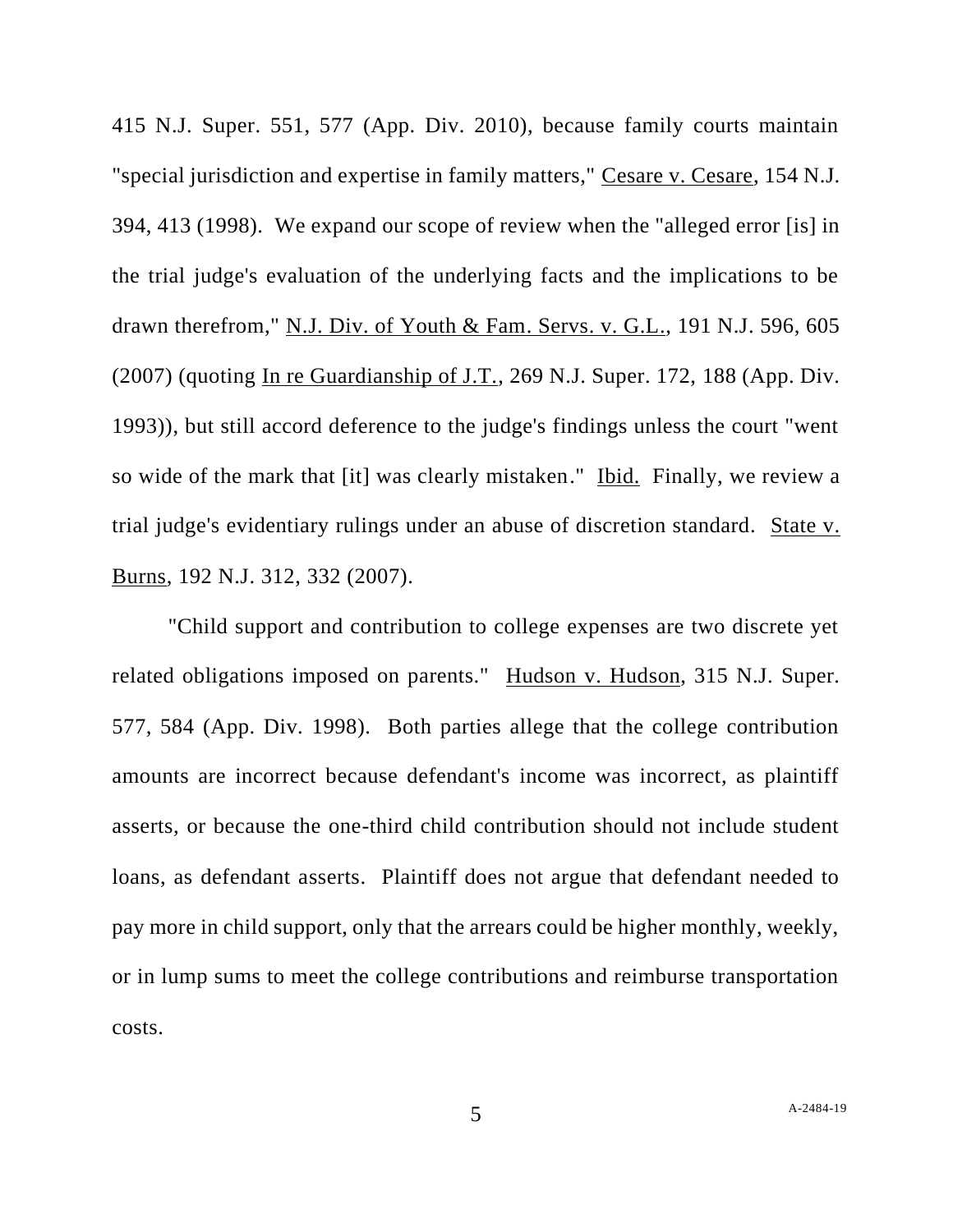"[A] trial court should balance the statutory criteria of N.J.S.A. 2A:34–

23(a) and the Newburgh factors, as well as any other relevant circumstances, to reach a fair and just decision whether and, if so, in what amount, a parent or parents must contribute to a child's educational expenses." Gac v. Gac, 186 N.J. 535, 543 (2006) (citing Newburgh v. Arrigo, 88 N.J. 529 (1982)). The Newburgh factors are:

> (1) whether the parent, if still living with the child, would have contributed toward the costs of the requested higher education; (2) the effect of the background, values and goals of the parent on the reasonableness of the expectation of the child for higher education; (3) the amount of the contribution sought by the child for the cost of higher education; (4) the ability of the parent to pay that cost; (5) the relationship of the requested contribution to the kind of school or course of study sought by the child; (6) the financial resources of both parents; (7) the commitment to and aptitude of the child for the requested education; (8) the financial resources of the child  $\dots$ ; (9) the ability of the child to earn income during the school year or on vacation; (10) the availability of financial aid in the form of college grants and loans; (11) the child's relationship to the paying parent, including mutual affection and shared goals as well as responsiveness to parental advice and guidance; and (12) the relationship of the education requested to any prior training and to the overall longrange goals of the child.

> [Newburgh, 88 N.J. at 545; see also Gac, 186 N.J. at 543.]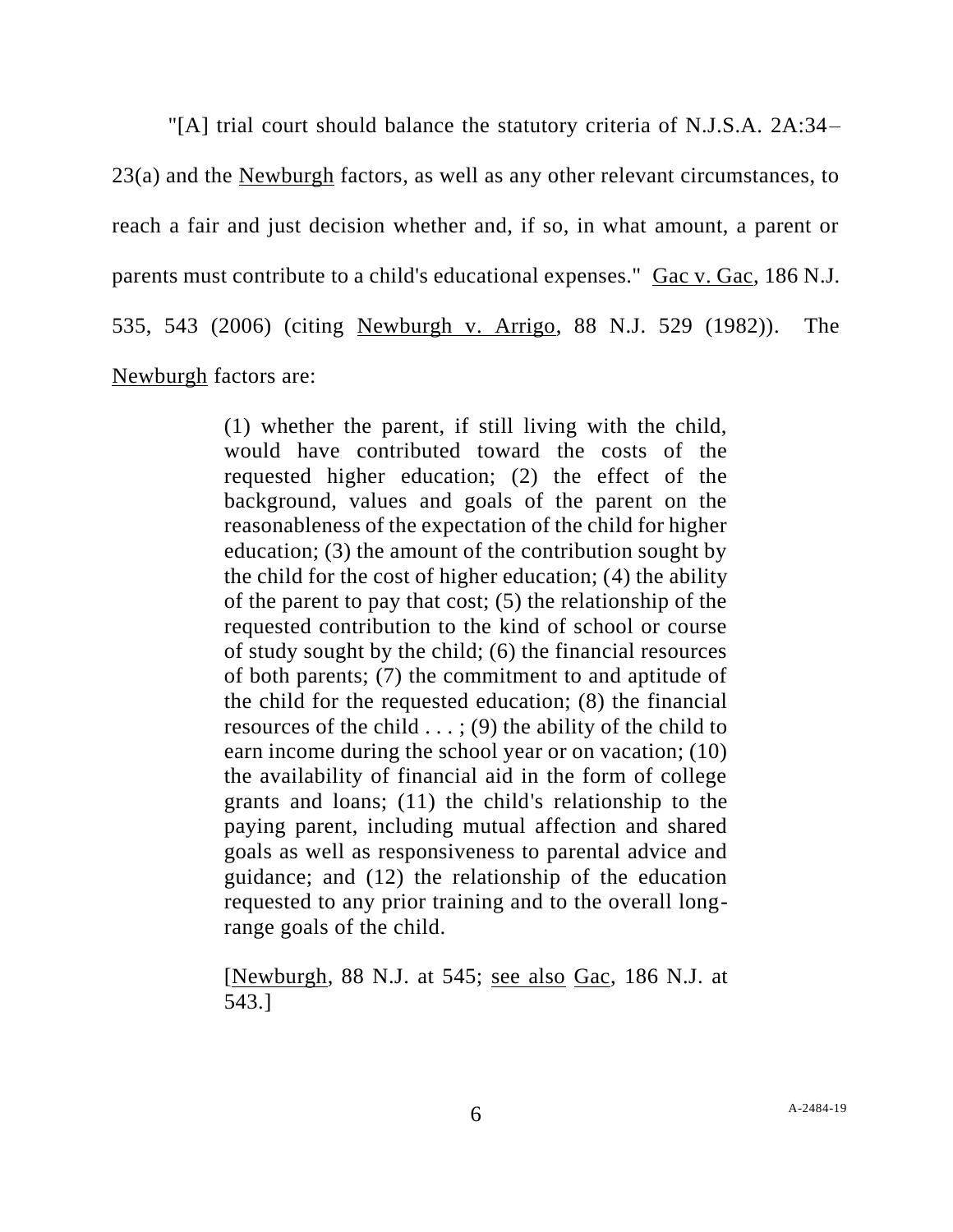After reviewing the record, we conclude (1) the Family Part judge did not abuse its discretion by finding that plaintiff did not make a prima facie showing of changed circumstances for new contributions to college or child support, and (2) reject defendant's newly minted assertion that including the student loans as part of the child's one-third contribution was error.<sup>2</sup>

First, because the Family Part did not find changed circumstances, it was not determining the percentage of contributions through the 2020 order and did not cite to Newburgh or its factors. It only considered the listed college expenses and scholarships and grants for the last two years, then applied the calculations from April 2018, because plaintiff had not shown that defendant's income changed or that the loans substantially changed her financial position. Plaintiff did show that she took out loans, but only argues that defendant was supposed to be paying this amount and should pay her back faster, not that her financial position at the time was so substantially changed as to warrant her paying less in the last two years.

<sup>&</sup>lt;sup>2</sup> Normally, "[we] will decline to consider questions or issues not properly presented to the trial court when an opportunity for such a presentation is available," Nieder v. Royal Indem. Ins. Co., 62 N.J. 229, 234 (1973), but we must address student loans for plaintiff's appeal of the contributions.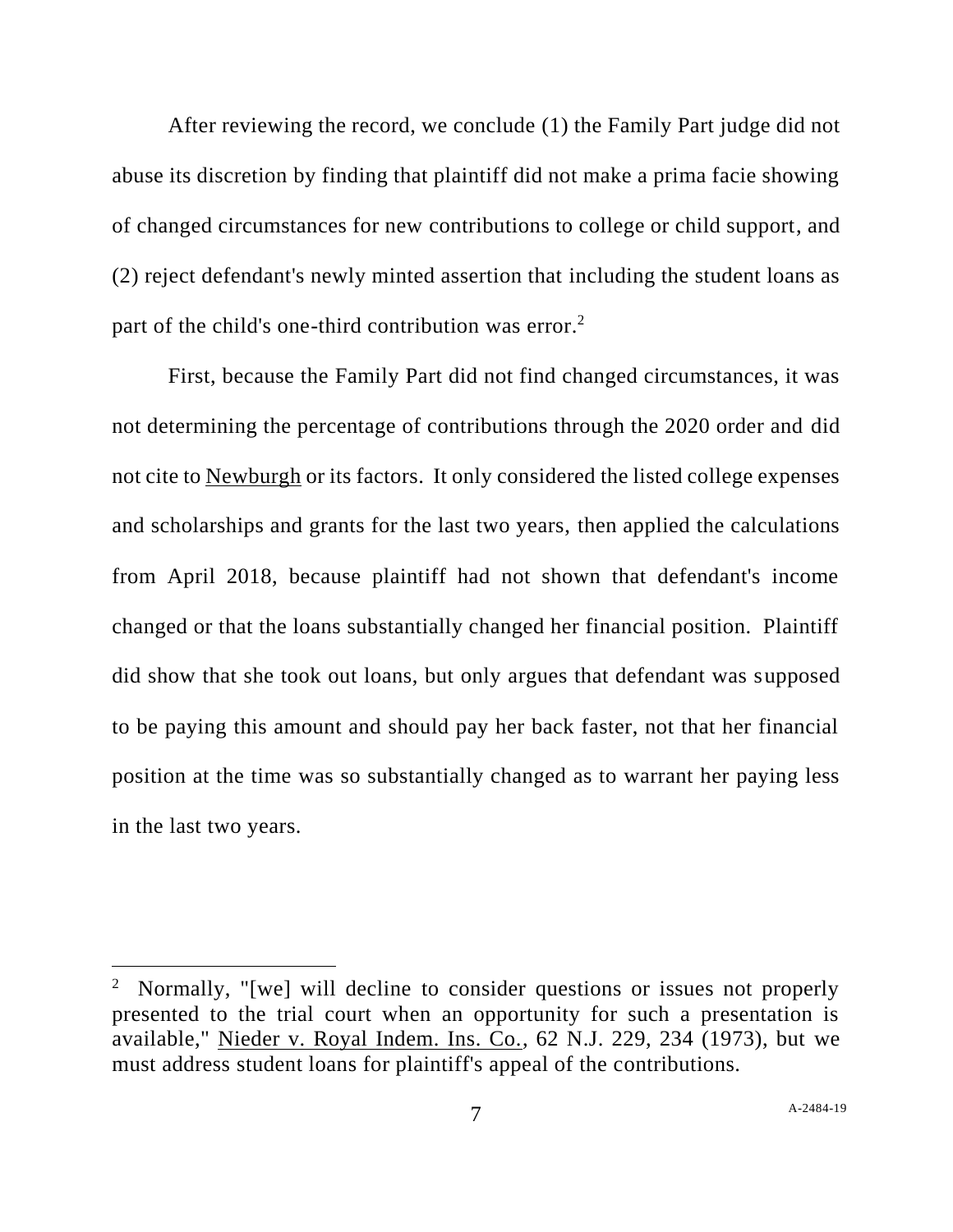Second, while the April 2018 order stated that the child's one-third amount contribution was after scholarships, grants, and loans, we find no abuse of discretion in the Family Part including the student loans in the child's one-third contribution. The 2018 order was only supposed to recalculate the parent's divisions based on their correct incomes, and the Family Part did acknowledge that the 2018 order contemplated the loans as part of the child's responsibility, although the court completed its calculations without accounting for the loans. The 2016 and 2020 orders acknowledge the child's responsibility and are not "so wide of the mark that the judge was clearly mistaken." G.L., 191 N.J. at 605. Further, defendant did not raise any arguments during the hearing that the court should exclude the loans before calculating the child's one-third contribution, so the court was not expected to elaborate further on the student loans contribution.

Although the Family Part judges did not expressly cite to Newburgh, we are satisfied that the judge did not abuse his discretion in calculating contributions for the last two years of school by accounting for the parties' finances based on the prior orders. That calculation was neither unsupported by sufficient credible evidence nor clearly erroneous. See Palombi v. Palombi, 414 N.J. Super. 274, 288 (App. Div. 2010).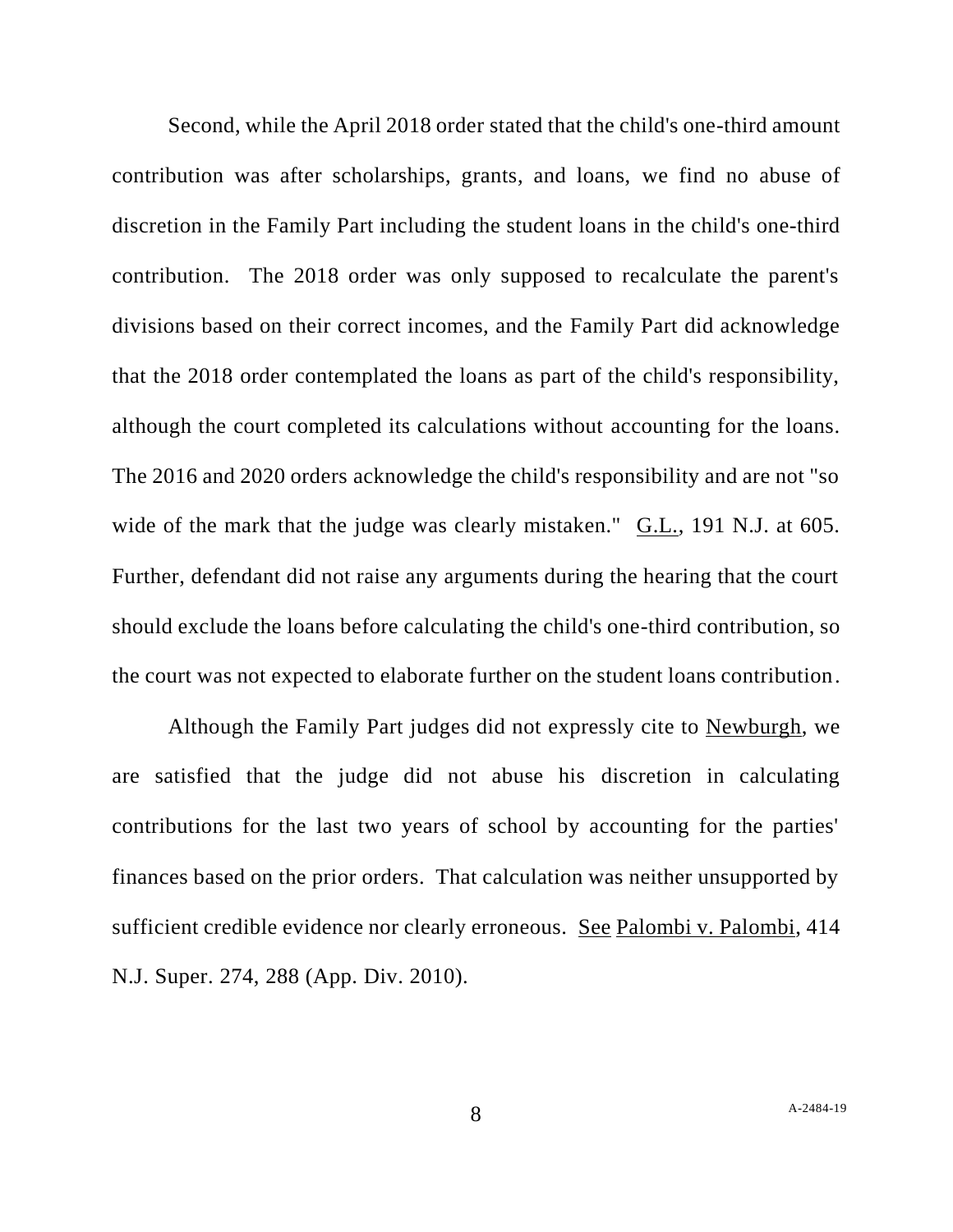However, we question why, having determined that plaintiff did not make a prima facie showing of defendant's changed circumstances so it would not recalculate child support, the court increased defendant's obligation to pay \$150 in arrears per month by "add[ing] the [college contribution] \$17,462 to [defendant's] probation<sup>[]</sup> account . . . ." If the court considered the \$17,462 defendant would owe in college contributions and past amounts owed to the college in arrears, the court needed to make such a finding to increase the monthly amount. The court only determined that the defendant could not make a lump sum payment but did not evaluate whether defendant could pay the immediate increase or the increase to \$250 on arrears after college graduation.

If the court thought a modification was justified, it needed to then review a "full financial picture" of each party. Gulya v. Gulya, 251 N.J. Super. 250, 253-54 (App. Div. 1991). The court should not have simply accepted defendant's statements that he has no money to make the payments due. Further, in ordering such payments, the court did not account for plaintiff's changed financial situation based on the loans she took out to cover defendant's portion and her payments for transportation when defendant failed to provide a pass. But, the court appeared to acknowledge the appropriateness of a lump sum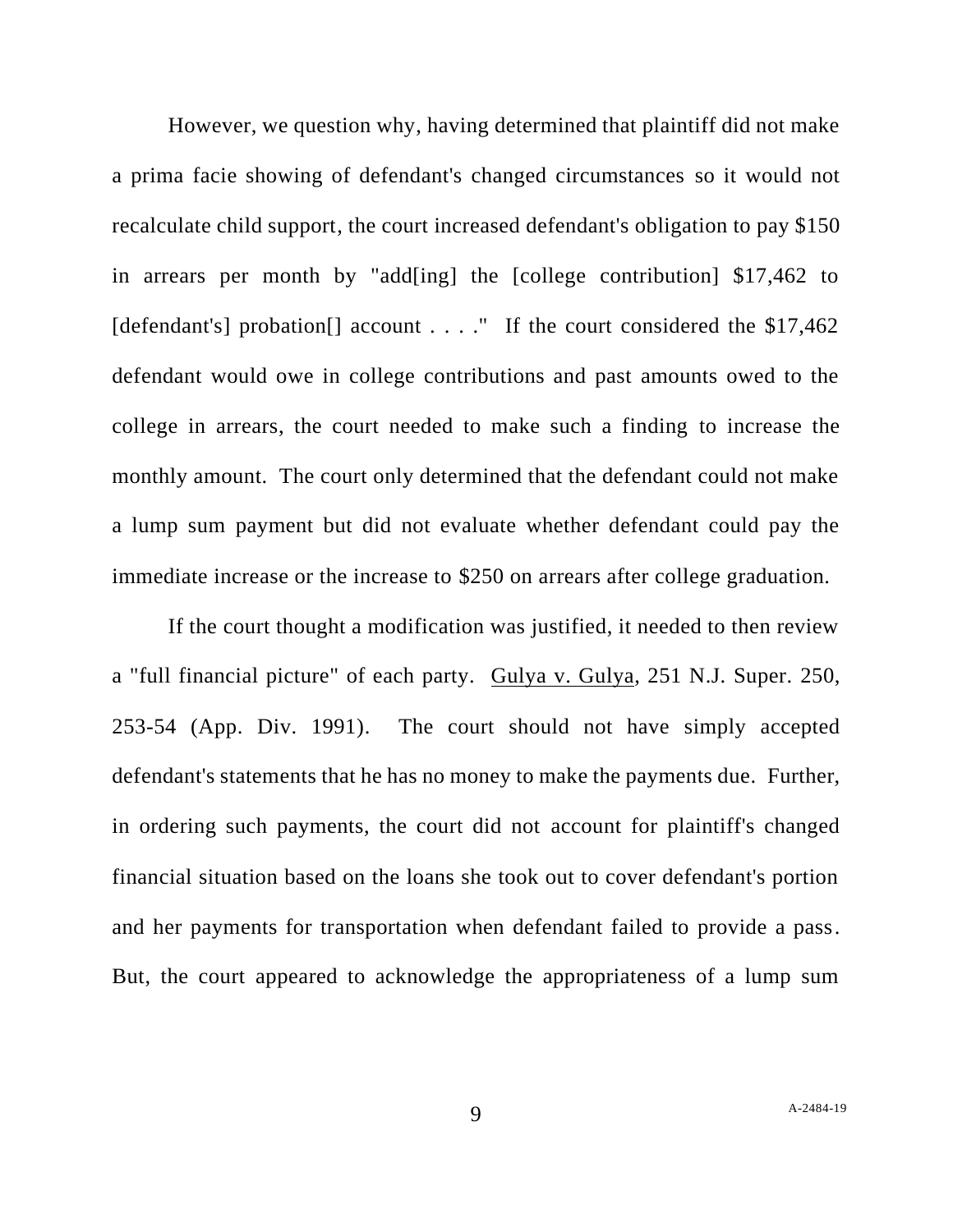instead of monthly payments for college costs by inquiring about defendant's probation accounts.

We note that the record demonstrates the parties continually interrupted the judge and spoke to each other rather than to the court. The court may have had sufficient reasons to support its determination, which might be absent or distorted in the record due to the parties' frequent interruptions. The court repeatedly admonished both parties for their lack of cooperation throughout the hearing and ultimately ended the hearing when the parties, especially plaintiff, continued to ignore the court's instructions to not interrupt or speak to each other.

The parties' other claims or allegations are without sufficient merit to warrant discussion in a written opinion. R.  $2:11-3(e)(1)(E)$ .

In sum, we find no abuse of discretion in the Family Part judge's determination that plaintiff failed to make a prima facie showing of changed circumstances to justify recalculating college contributions and child support. Nor did the court abuse discretion with respect to its consideration of the student loans for purposes of calculating the one-third contribution. We remand the case to the Family Part for reconsideration of its decision to increase arrears and for monthly probation payments instead of lump sums, after the court receives